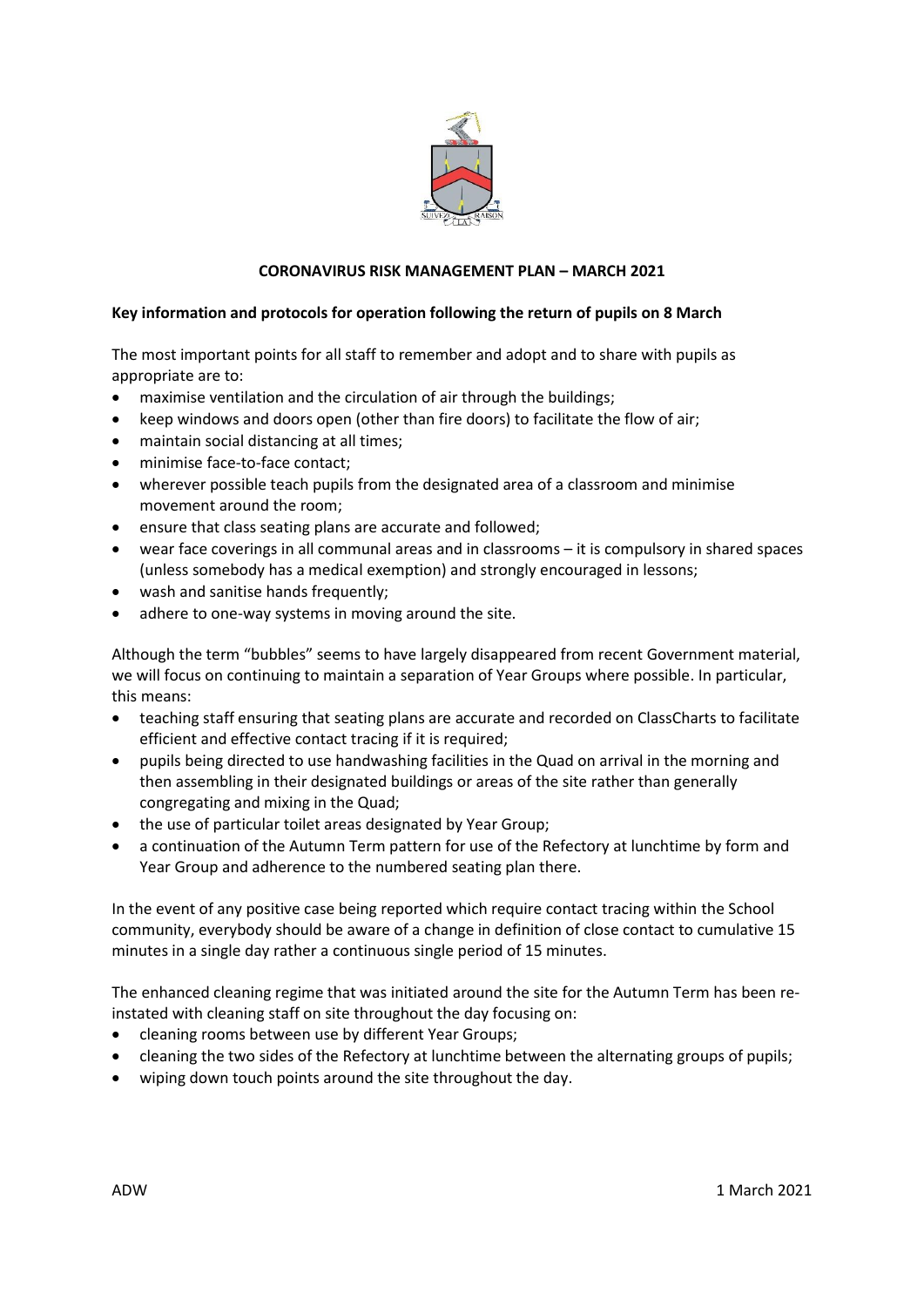

## **CORONAVIRUS RISK MANAGEMENT PLAN – MARCH 2021**

### **Summary**

The School's Risk Management Plan ("the Plan") was originally completed prior to the re-opening of the School in September to provide Governors and other stakeholders with suitable reassurance that the School should be safe for staff and pupils and give them confidence that the School would operate as far as possible in accordance with the Government's expectations.

The Plan has been updated several times take account of changing circumstances – most particularly the prolonged closure of the School for most of the Spring Term. This abbreviated current version has been updated for the return of pupils from 8 March. The greater detail of previous plans, all of which have been shared with pupils, parents and staff, remain available in shared areas and on the School website.

The School's underlying approach to reducing the risk of the spread of coronavirus among the School community continues to be based on the principles of:

- enhanced cleaning regimes around the School site;
- maximising ventilation and airflow through the buildings;
- emphasising the importance of social distancing to pupils and staff;
- encouraging the use of face coverings in all locations and enforcing their use in communal areas;
- separating Year Groups and minimising contact and mixing between them;
- the identification of infected pupils and their removal from School for self-isolation supplemented by the tracing of contacts to reduce the risk of further transmission.

Examples of the measures that the School has implemented include:

- the employment of additional cleaning staff during the school day;
- the installation of more than 120 hand sanitiser dispensers;
- the installation of 38 additional hand washing facilities;
- the provision of hand sanitiser, tissues, bins etc in every teaching area;
- the widespread use of keyboard covers and wipes to clean surfaces;
- the deployment of protective screens in areas of potential contact between staff and pupils such as the tills in the Refectory and classrooms where space is limited;
- the introduction of one-way systems of movement around the site;
- signage around the site to reinforce messages about hygiene and social distancing;
- suspending group activities such as clubs, musical and dramatic productions.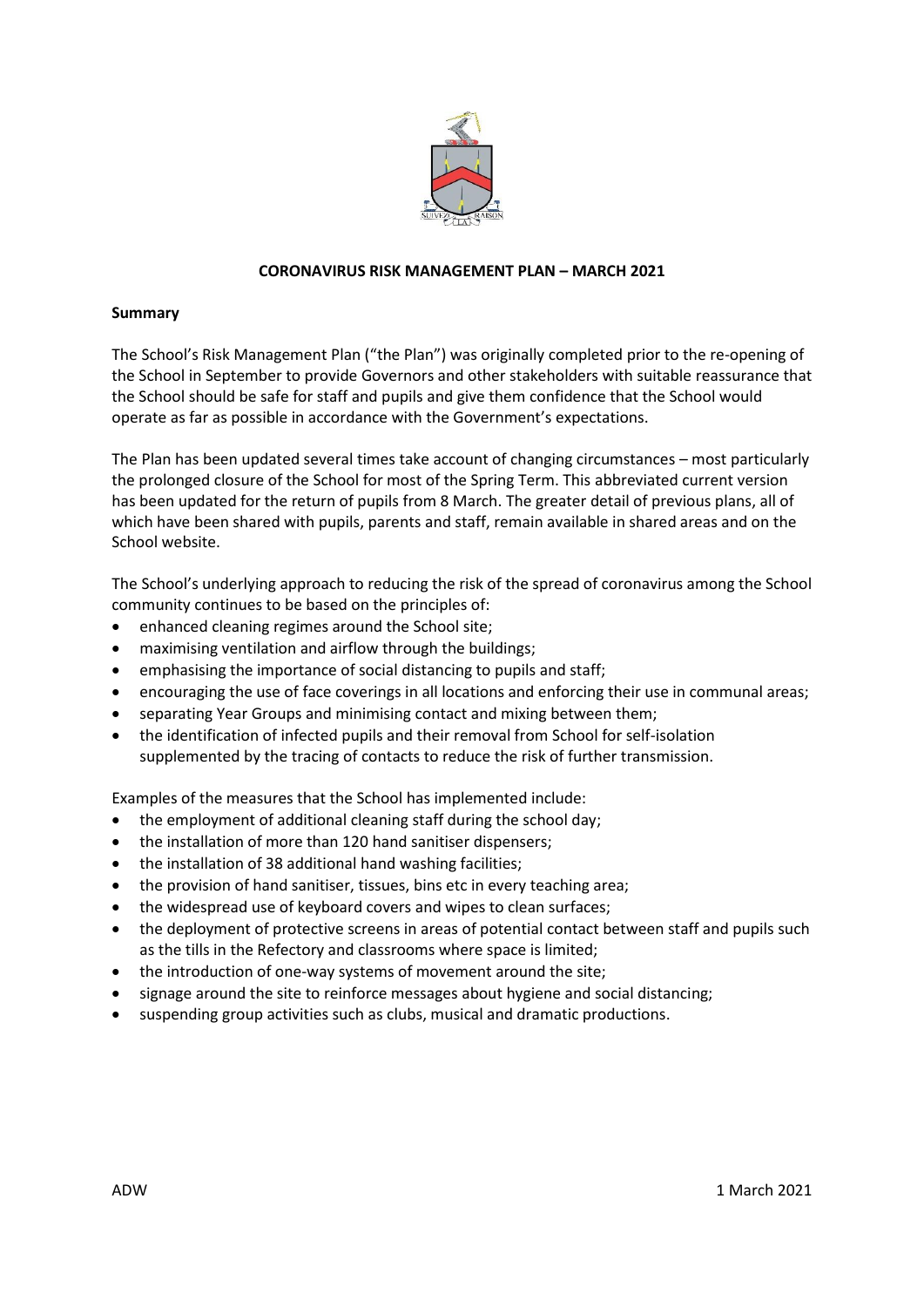## **Guidance**

The measures that have been taken to manage and mitigate risks at the School are based on guidance and template documents from various sources but most particularly from the Department for Education and North Yorkshire County Council and more recently NHS and Public Health England. 1

The original publications from the Department for Education ("DfE") required schools to draw up plans…..that address the risks identified using the system of controls set out below…..Essential measures include:

- a requirement that people who are ill stay at home;
- robust hand and respiratory hygiene;
- enhanced cleaning arrangements;
- active engagement with NHS Test and Trace;
- formal consideration of how to reduce contacts and maximise distancing between those in school wherever possible and minimise potential for contamination so far as is reasonably practicable.

How contacts are reduced will depend on the school's circumstances and will (as much as possible) include:

- grouping children together;
- avoiding contact between groups;
- arranging classrooms with forward facing desks;
- staff maintaining distance from pupils and other staff as much as possible."

These considerations provided the background to the measures that were put in place at Ermysted's and are outlined in this document is to address as far as possible the issues and concerns that might arise in a secondary school environment.

A large number of updates and amendments to the Guidance from Department for Education have been issued since publication of original information and the School's Senior Leadership Team has continued to monitor and respond appropriately to these further changes as and when they have been released.

In July 2020, North Yorkshire County Council ("NYCC" or "the Local Authority") published its Risk Assessment for the "Wider-Opening of Schools – September 2020" – this was a more targeted document outlining areas for practical analysis and preparation and developed in consultation with union representatives. That template was reviewed and completed to show the "control measures" that had been adopted at the School in response to the possible "hazards" identified by the Local Authority and was also been published on the School's website. There have subsequently been

**.** 

North Yorkshire Education Services Checklist (several iterations)

<sup>&</sup>lt;sup>1</sup> Sources include:

Department for Education "Guidance for schools: coronavirus" – originally published in June 2020 but updated on multiple subsequent occasions

Department for Education (multiple iterations of guidance between April 2020 and March 2021) North Yorkshire Education Services "Risk Assessment" multiple iterations up to and including March 2021)

Institute of School Business Leadership

NASUWT checklist

CLEAPPS Guidance Notes (several)

NHS Regional Staff Health Risk Assessment (illustrative)

Firm of professional surveyors (illustrative)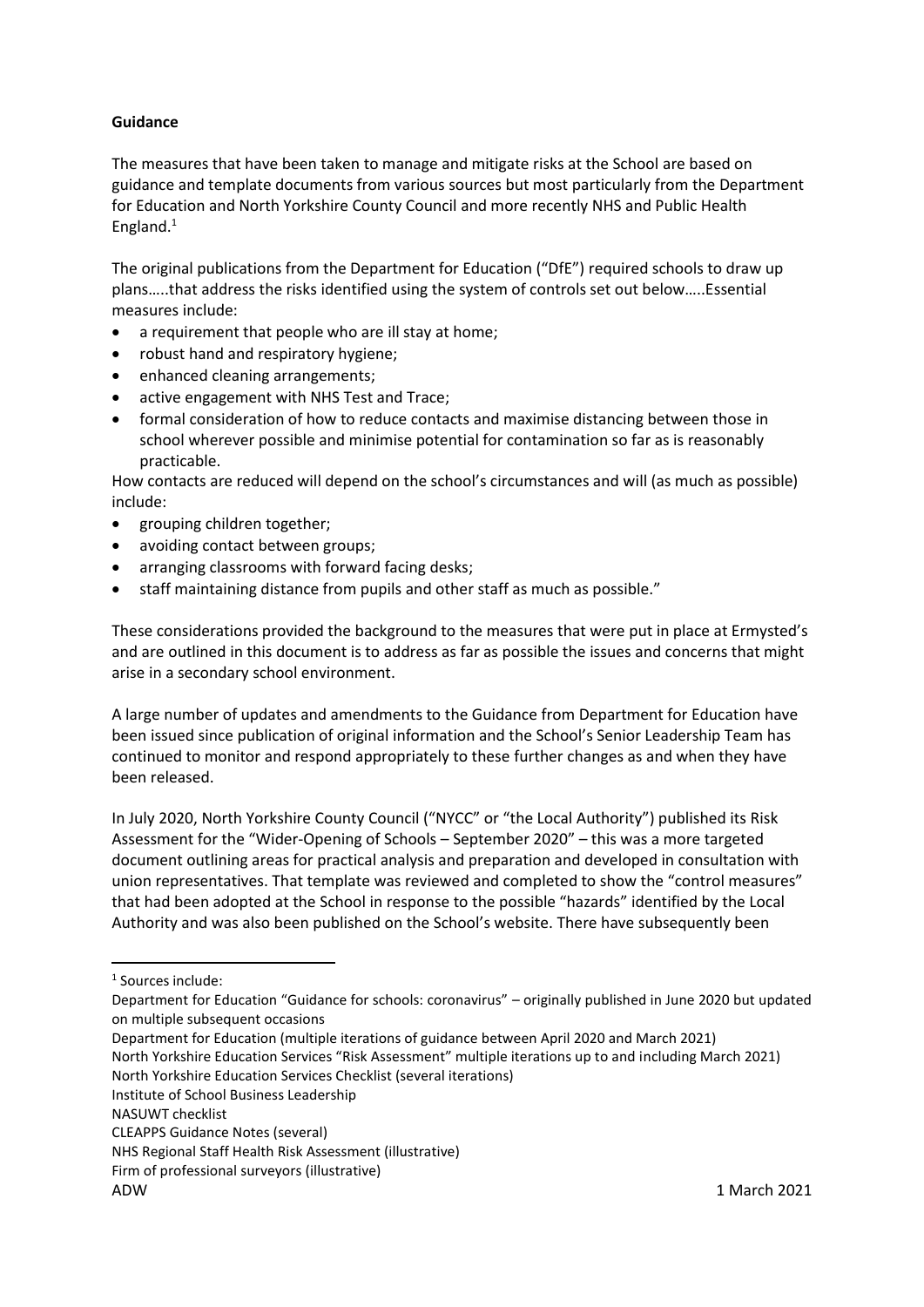multiple further iterations of the template as well as supplementary material for specialist areas such as sports, music and drama which have also been addressed.

The over-riding emphasis of managing and mitigating risk when the first limited numbers of pupils returned in June 2020 was promulgated on maintaining social distancing and keeping people 2 metres apart. Whilst this remains desirable where possible, the focus changed in September in order to facilitate the return of much larger numbers to get all pupils back into schools.

Although a degree of social distancing remains desirable where possible, alternative practical advice indicated that the risk of transmission of the COVID-19 virus within the school environment should be reduced by measures such as:

- keeping pupils together in stable groups ("bubbles") and avoiding mixing between them;
- setting out teaching spaces to keep pupils facing in one direction rather than facing each other;
- enhanced handwashing and personal hygiene measures.

Guidance, however, still supports social distancing of 2 metres:

- between staff and pupils within teaching areas (so that whilst pupils may be seated closer together they should be at least 2 metres from teachers' desks and equipment such as whiteboards);
- between staff and pupils communicating and interacting in other areas (such as corridors, the Hall or the Refectory);
- between staff (both Teaching Staff and Support Staff) more generally in other parts of the School.

Whilst the School is able to teach whole classes of pupils in a single room rather than having capacity reduced to around ten (where that was necessary to keep pupils 2 metres apart), the emphasis on Year Group "bubbles" does require some fundamental changes to the "normal" logistics of how the School operates. The adjustments that have been introduced include, for example:

- Year 7 and Year 8 classes being based largely in single rooms with reduced movement to specialised teaching areas such as Science laboratories;
- more movement of teachers between rooms in order to both reduce the number people moving around the site between each period and to keep the number of rooms that need to be cleaned for changed occupancy between lessons to a manageable number;
- staggered arrival, break and lunchtimes.

The contents of this Plan have been split under the following headings although clearly these are not mutually exclusive and there is a degree of overlap in many areas:

- Pupil Year Groups
- Classroom teaching
- Remote provision
- Social distancing and face coverings
- Staff interaction
- Movement around the site and the time available to pupils outside of sessions
- Handwashing and personal hygiene
- Medical provision and personal protection equipment
- Staff health concerns
- Cleaning
- Catering
- Sports changing areas and equipment
- Communal areas and facilities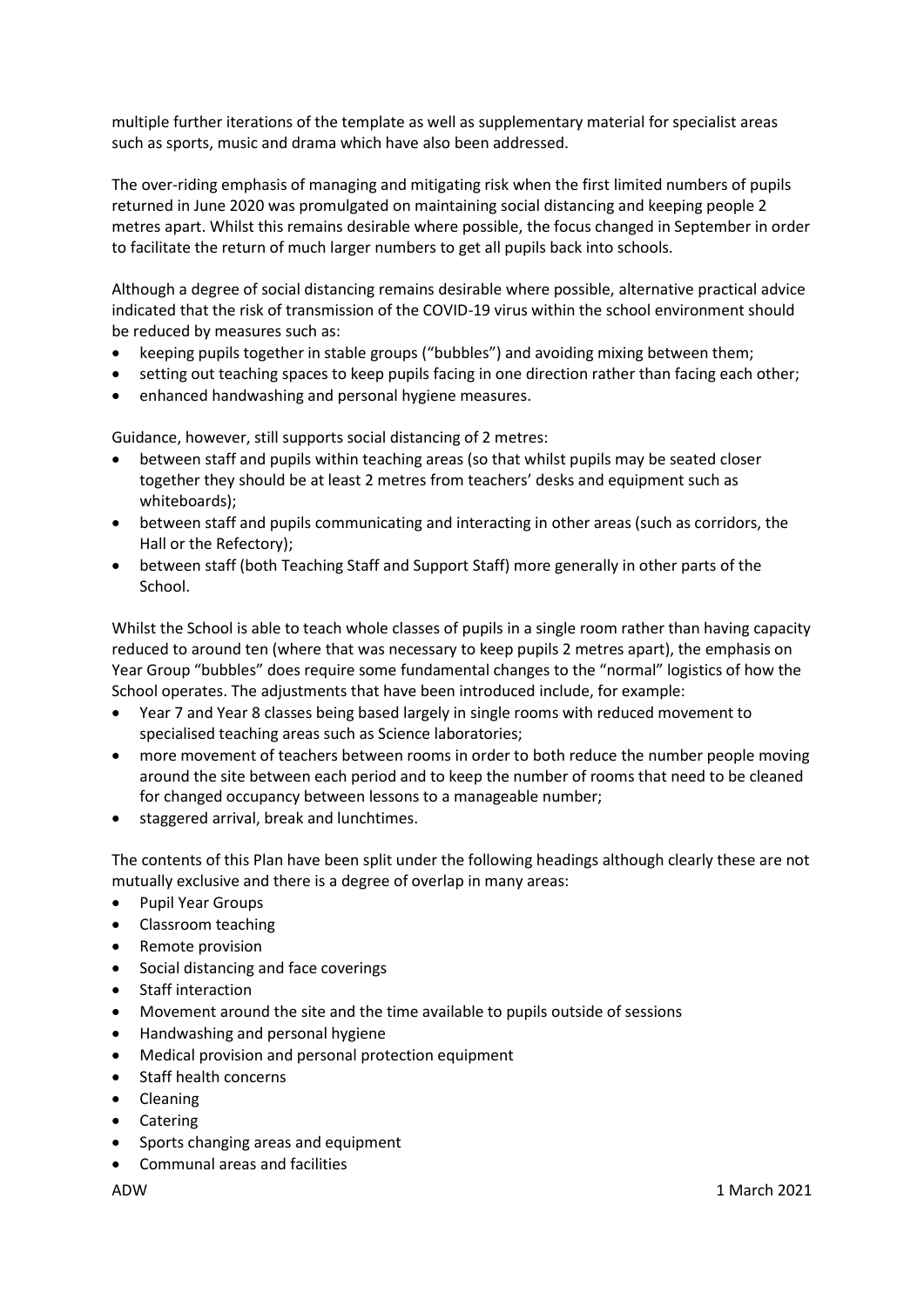- Library
- Equipment, water and air conditioning
- Visitors to the site
- School trips and activities
- Alarms and emergencies including consideration of revised evacuation protocols

# **Pupil Year Groups**

A key factor for managing pupils remains separate "bubbles" based around Year Groups. The separation of pupils envisaged in the DfE Guidance is not practical in a secondary school where pupils working at Key Stage 4 and Key Stage 5 pursue different combinations of subjects depending on their optional choices. However, steps have been and remain in place to adopt the principle as far as practical.

Each Year Group is "based" in an area of the School for lessons (where viable) and for registration and form time as follows:

- Year 7 : Main School Lower Floor (Maths corridor)
- Year 8 : Main School Upper Floor (MFL corridor)
- Year 9 : English/DT Upper Floor (English rooms)
- Year 10 : Mobiles / S10 / RS Rooms
- Year 11 : School House
- Year 12 : Sixth Form Centre (Left)
- Year 13 : Sixth Form Centre (Right)

Nominal arrival times are staggered slightly to spread the flow of pupils entering and leaving the School site but this can only be at the margin because of the groups of pupils sharing external public transport and school buses. Some groups (Years 9 / 10 / 11) are registered at 8.50 before the first lessons at 09.00, and other groups (Years 7 / 8 / 12 /13) at the end of the day following the end of the last lessons at 15.25.

Break and lunchtimes are split to reduce contact and potential interaction between Year Groups.

- Year Groups 9 / 10 / 11 have break at 10.00 between Period 1 and Period 2 and lunch at 12.10 before their form time at 12.50.
- Year Groups 7 / 8 / 12 / 13 have break at 11.00 between Period 2 and Period 3 and lunch at 12.50 following their form time at 12.10.

The concept of social distancing between pupils remains "where possible", which in reality means that whilst there is some relaxation of the 2-metre rule in classrooms in order to accommodate the requisite number of pupils, it is still applied and observed in communal areas and outdoor spaces.

### **Classroom teaching**

The established approach where teachers generally work from individual classrooms and pupils move rooms between lessons has been amended to reduce the movement of students around the School site. The basic principle has changed to ask teachers to move between rooms in many cases, although some groups of pupils will still move to specialised accommodation (in particular the Science laboratories).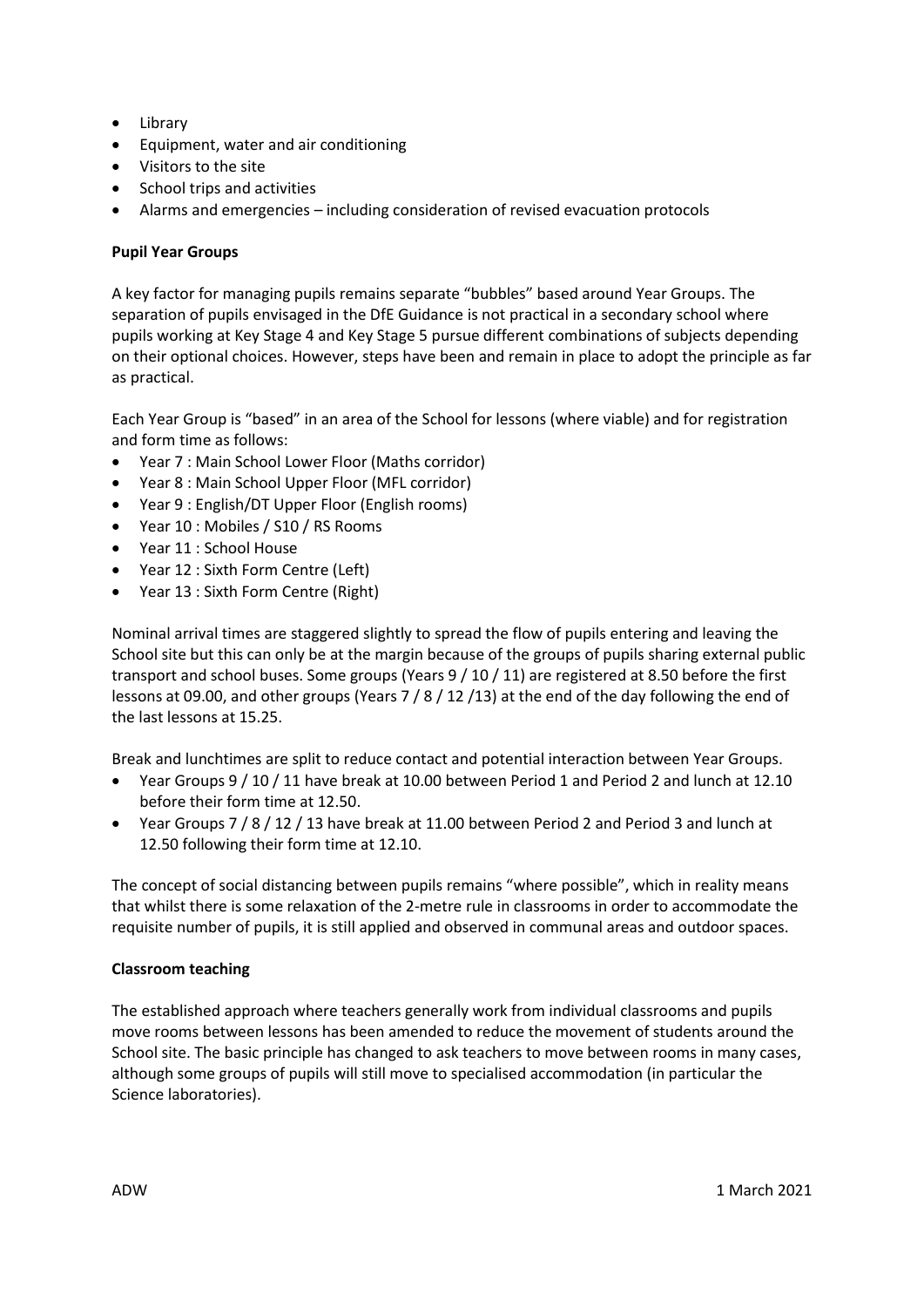In order to teach classes of up to 32 pupils in Year 7 and Year 8 and of numbers of 20 to 30 in most of the sessions in Years 9 / 10 / 11, pupils' desks and chairs are no longer be separated by distances of 2 metres.

However, the principle of maintaining at least 2 metres between the area used by teachers (desk, computer and access to whiteboards) and pupils has been retained as recommended in the Government's Guidance. In rooms where this is not possible, screens have been provided between the teaching space and the nearest pupils' desks.

All classrooms with movable tables and chairs have been be set out so that pupils are facing in the same direction – some were previously arranged with tables set out for group work. Excess furniture has been removed from some classrooms to maximise the distance between pupils in the space available. Pupils' storage lockers have also been removed from some classrooms for the same reason.

Increased airflow and an objective of maximising ventilation have been emphasised in the most recent Guidance to schools. Staff have been instructed to open windows and doors wherever practical during lessons to enhance the flow and circulation of air, except where this involves fire doors without automatic closers (which should not be fixed open).

### **Remote provision**

During the period of closure earlier in the year, the School delivered a full programme of tuition on line. The majority of teachers worked effectively in delivering lessons to pupils across the Year Groups and many pupils successfully submitted material for review and marking.

This provision will remain available following the return of pupils to the School in March for any boys or classes who are required to isolate over the coming weeks as a consequence of infection with coronavirus (or in practice if they are unable to attend in person for other reasons).

### **Social distancing and face coverings**

Although the expectation of 2 metre social distancing between pupils throughout the School was relaxed of necessity in order to facilitate the return of all students, physical distancing and alternative interaction will still be promoted and adopted where possible, in particular where staff are concerned.

Signage emphasising the importance of 2 metre social distancing remains in place and staff should encourage pupils to observe this protocol where possible in communal and recreational areas and whilst queuing for the Refectory.

Staff who supervise or oversee pupils as normal in operating the School in aspects such as:

- arrival at the School in the morning, directing pupils to handwashing facilities in the Quad;
- break time;
- lunch time both outside the buildings and in the Refectory;
- leaving the School site at the end of the day including waiting in the bus pens;

should endeavour to do so observing the 2-metre protocol.

ADW 1 March 2021 At the end of the day, a large number of pupils congregate in the pen area at the front of the school site to wait for buses. This area has been divided up into sections with posts and ropes to allow pupils from different Year Groups to stay apart.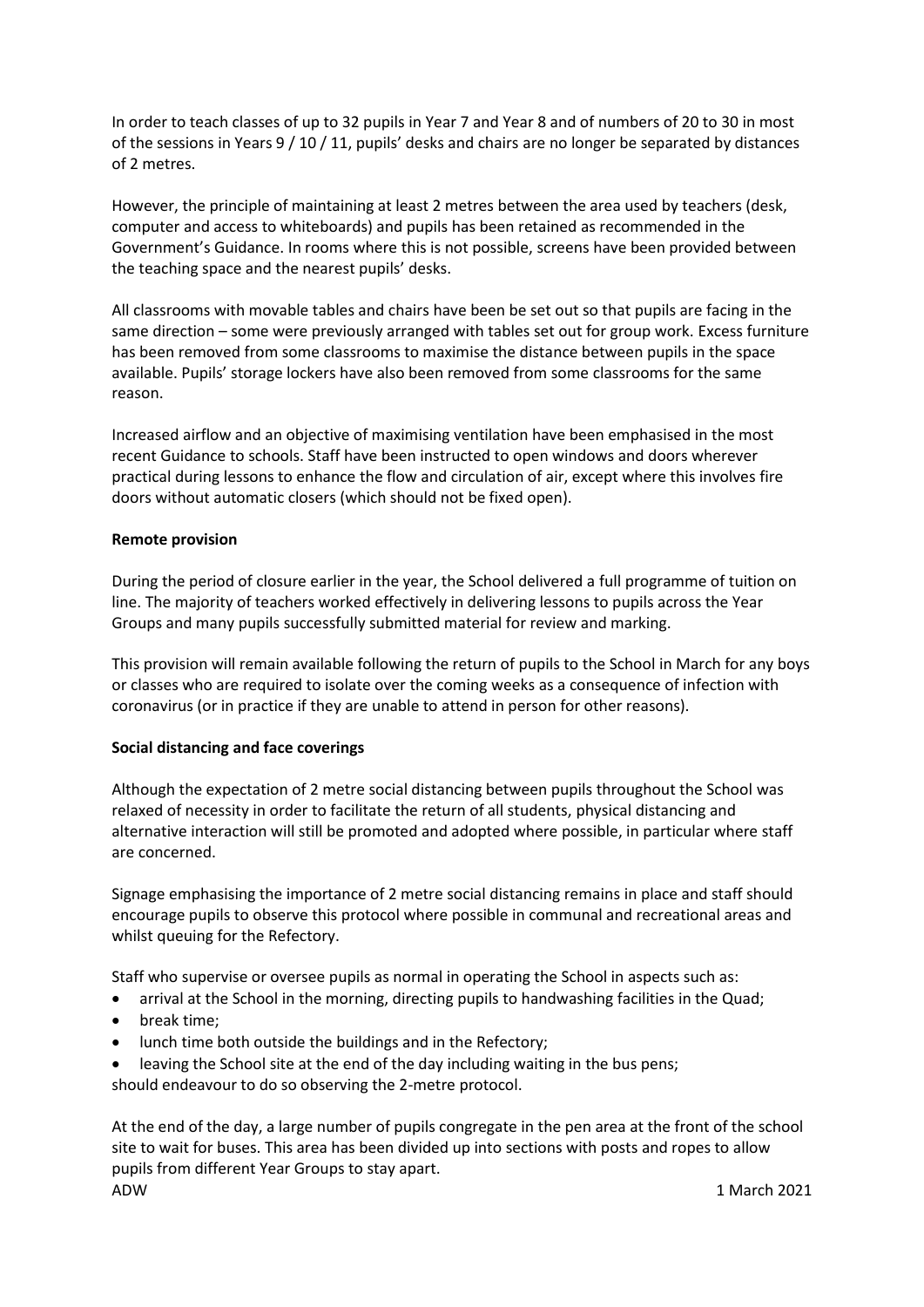The wearing of face coverings in all indoor communal areas, corridors etc is now compulsory (other than for anyone with a medical exemption). Face coverings are strongly recommended for secondary school pupils in lessons and the School will do everything it can to reinforce this message, although ultimately it is not compulsory. Staff have been advised to encourage and recommend pupils to wear masks but not to be confrontational if a pupil refuses.

Some staff had chosen to wear face shields rather than masks when teaching and moving around the site during the Autumn Term. Although this approach is not recommended it remains a matter of personal choice.

The Local Authority and transport companies have issued their own guidance for pupils using school buses advising that those boarding fill up the rear seats first and that passengers try to occupy the same seat each day and wear face coverings throughout their journeys. Clearly this is not something that the School can monitor or control.

#### **Staff interaction**

All internal meetings have been conducted virtually since the last Summer Term using Microsoft Teams and this will continue. All staff have new laptop devices and webcams to facilitate this.

Staff are encouraged to avoid congregating in areas such as the Staff Room and strongly advised to work separately during their free time.

If staff use the Staff Room for access to hot water and to make drinks they should avoid sharing items and take responsibility for ensuring that they clean anything which they use.

### **Movement around the site and the time available to pupils outside of sessions**

A plan remains in place to provide for one-way movement around the site and almost every area of the buildings. Where possible this uses alternative entry and exit routes from rooms including emergency exit doors to help keep groups of people apart.

In a number of cases the layout requires people exiting one room walking through one or more others, but it also avoids the possibility of contact with other pupils who might be waiting outside prior to using that room for a following lesson.

All staircases with the exception of the Sixth Form Block and the PE Block (where there are no alternatives options) are one-way.

Signage has been put in place around the site on both floors and walls to show the direction of oneway flows.

Similarly, guidance on distancing and marked 2 metre separation tape has also been provided on the floor in many internal areas, corridors etc.

In the event of an evacuation all staff and pupils should exit buildings via the most immediate route in preference to following the one-way system.

As indicated above, a number of measures have been introduced in order to reduce the opportunities for Year Groups mixing during the school day: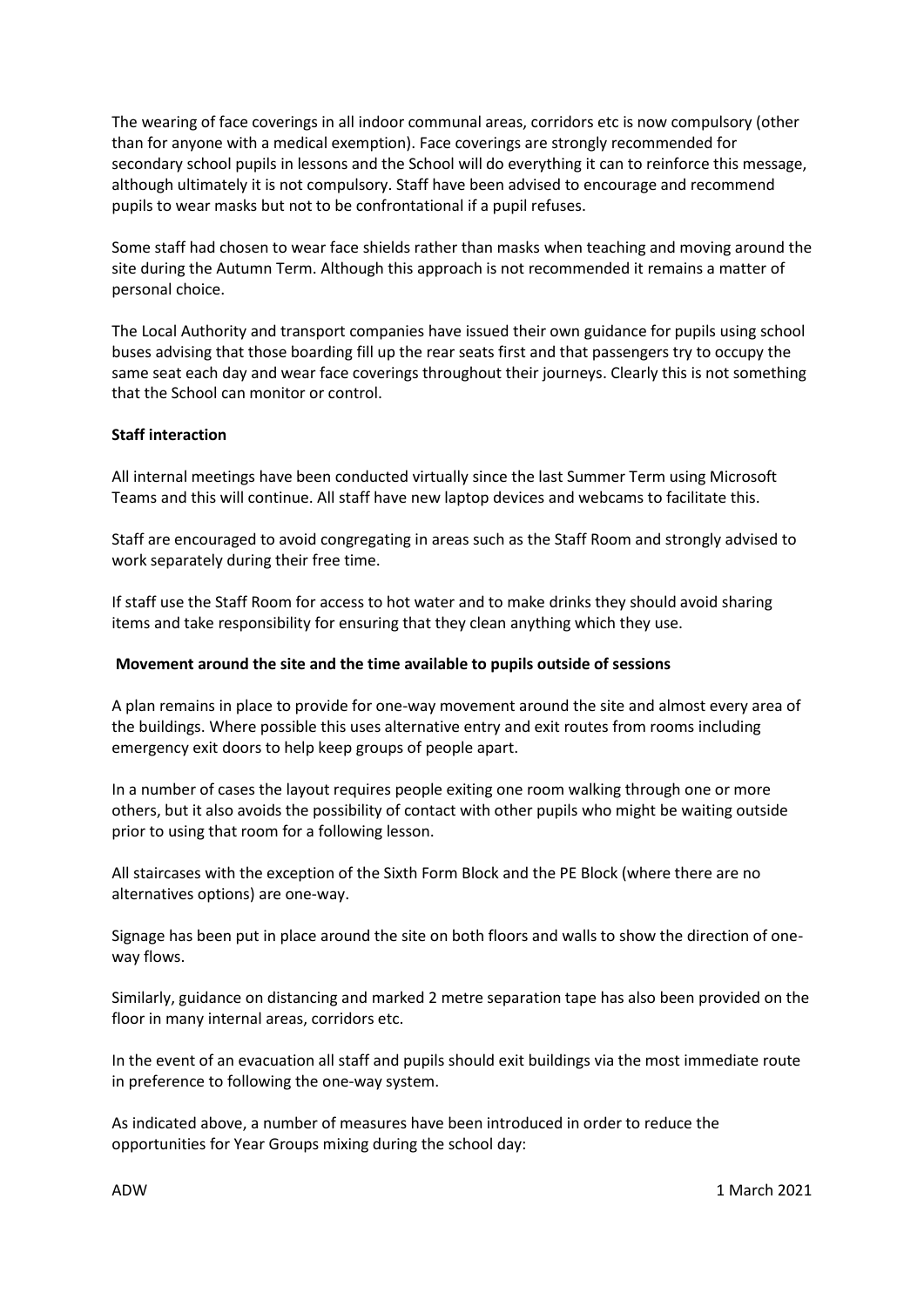- slightly staggered starting times (accepting that the use of some transport is shared both by Ermysted's pupils in different Year Groups and pupils at Skipton Girls High School);
- staggered break times:
- separate lunch sessions and designated seating areas in the Refectory;
- separate designated outdoor areas for Year Groups at lunchtime;
- slightly staggered dismissal times:
- re-enforced messages using new barrier divisions and signage for segregation of Year Groups in the bus pen area.

## **Handwashing and personal hygiene**

More than 40 additional handwashing facilities (both trough style sinks for multiple users and individual steel basins) were installed in May 2020 in:

- English / DT Bock upper floor near the exit from the building in the one-way system;
- Mobile classrooms between L1 and L2;
- Quad School House end;
- Quad long wall;
- Quad under Music Room;
- Quad Science Block end.

More than 120 hand sanitiser dispensers are fixed on walls around the School site.

Each classroom is equipped with:

- hand sanitiser dispensers on the wall outside the door;
- additional hand sanitiser in the classroom;
- cleaning solution for hard surfaces;
- microfibre cloths;
- box of tissues;
- new pedal-operated lidded bins.

All pupils are directed to the Quad area to wash their hands on arrival in the morning (signs reminding them are fixed to the gates) and on their way to the Refectory at lunchtime.

## **Medical provision and personal protection equipment**

Multiple sources of guidance from DfE, NHS and PHE provide clear instructions on how to deal with any pupils who become unwell whilst at school. The Senior Leadership Team and the School's First Aid staff have repeated experience of implementing the appropriate procedures.

Pupils who display any symptoms of COVID-19 should be referred to the qualified First Aid staff in the School Office (as would normally be the case for pupils experiencing illness or injury) from where they may be isolated in the Medical Room.

A separate toilet facility has been identified nearby for use by any pupils who have been thus isolated which will then be closed to others until it has been cleaned.

The most important PPE provision is that for any staff who may come into contact with or have to help any pupils who become unwell whilst at the School. The PPE available for staff providing first aid and medical support to pupils who report as unwell whilst at the School includes: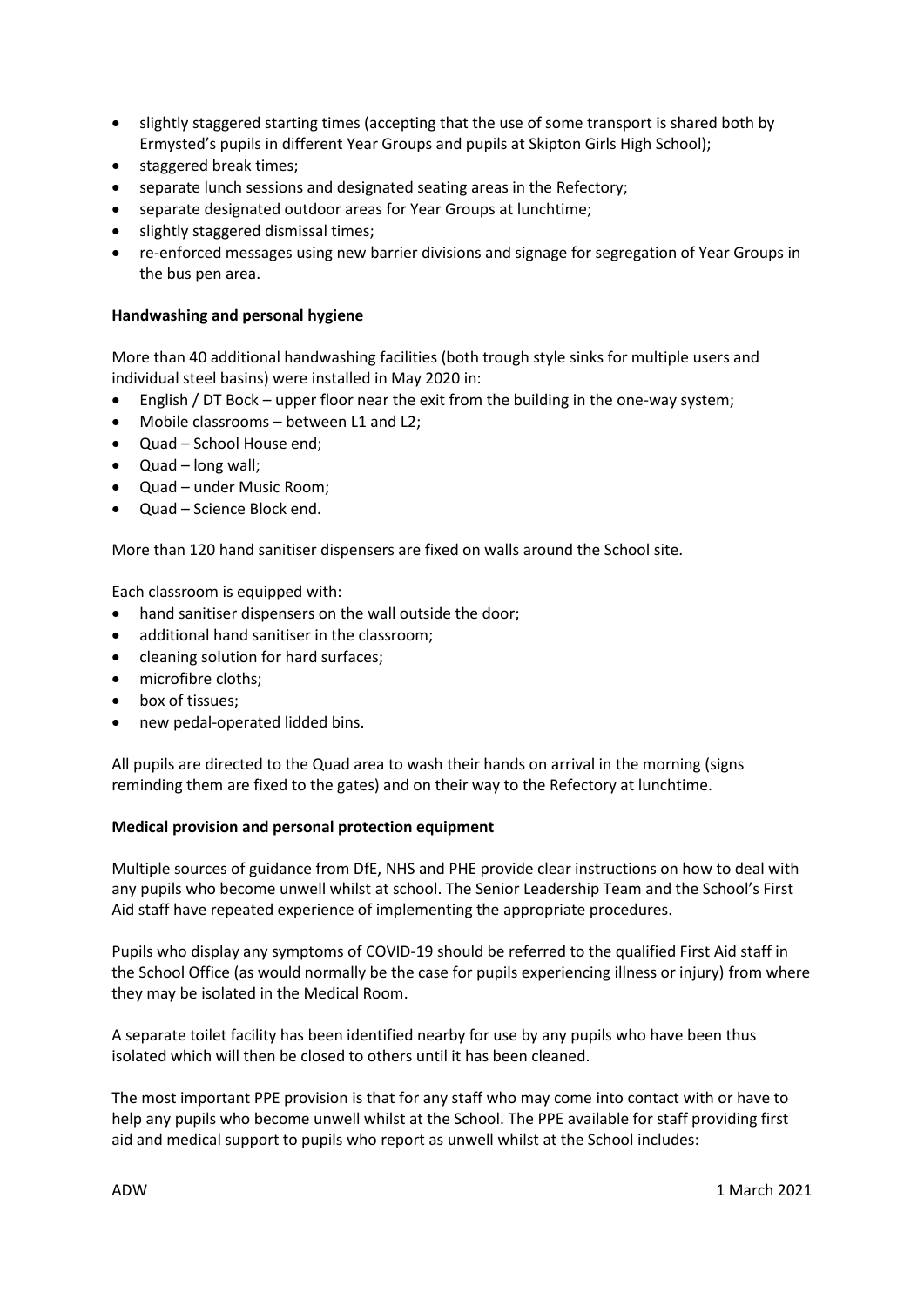- goggles;
- visors for eye and face protection;
- face masks;
- disposable gloves;
- disposable aprons.

Three hand held distance thermometers and a fingertip oximeter have been purchased and are kept in the Medical Room.

Extractor fans have been introduced in the Medical Room to improve the flow of air. All soft furnishings and fabrics have been removed from the Medical Room so that only hard surfaces that can be cleaned appropriately remain.

A new screen was installed at the Student Services desk to provide a physical separation of the Office Staff from pupils reporting there.

A large protective screen was also constructed and installed in the Library to provide a physical separation of the Library Manager or her Assistant from pupils reporting there.

Similar screens were designed and constructed for deployment in the Refectory around the till service points.

### **Staff health concerns**

Government guidance and interpretation concerning underlying health conditions and their impact on whether staff may be at additional risk has been updated and amended several times during the pandemic. Currently it is not anticipated that any staff should be precluded from returning to the School or would be exposed to additional unacceptable risk in medical terms as a result of any underlying chronic conditions.

The Headmaster has invited any staff who may have underlying heath conditions which they believe might cause increased risk to contact him directly in confidence to discuss those.

The Headmaster has contacted all female staff to alert them to the updated guidance concerning coronavirus and pregnancy and asked that any to whom it applies should contact him in confidence.

Widespread preventative testing aimed at identifying asymptomatic cases of coronavirus has been introduced for both pupils and staff for the return to school from 8 March. Full details are available in separate Risk Assessment documents and have been shared with all members of the School community.

### **Cleaning**

An enhanced cleaning regime is central and critical to providing an environment which can be safe for the return of pupils and staff.

This has required a very significant change to the previous cleaning regime in the School which was focused on cleaning after the end of the school day – essentially between 15.00 and 18.30 after pupils left the site. In response, the School employed six additional cleaning staff to work throughout the day during the Autumn Term. A similar regime has been reintroduced in March.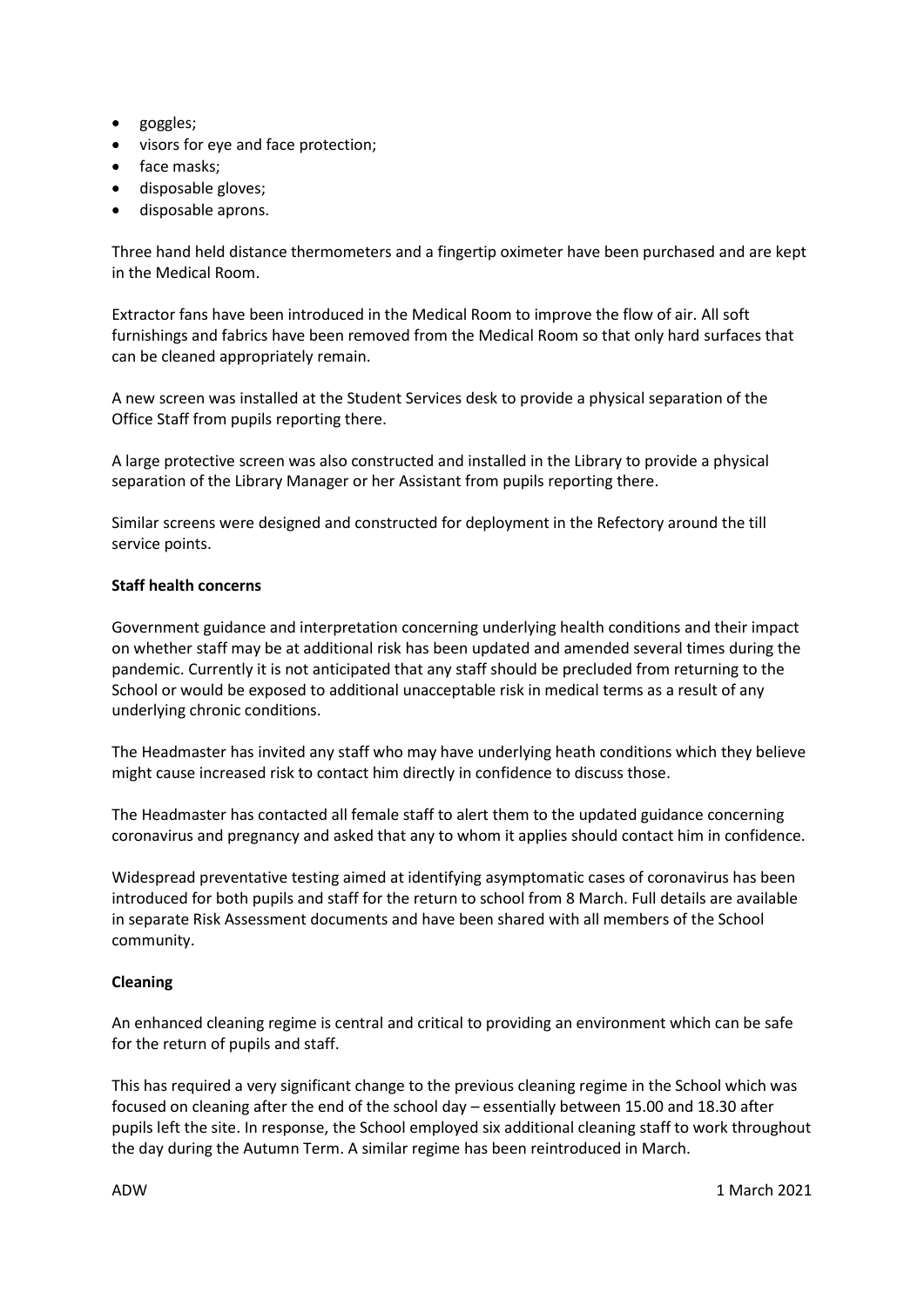The need to focus on cleaning throughout the day and deliver an achievable method of operation impacted on the structure of the school day and the teaching timetable, particularly in terms of reducing the movement of classes between rooms and the use of specialised teaching areas.

It is inevitable that on occasion there will be brief interruptions to clean rooms between registration, lessons and form time where rooms are being used by different Year Groups in consecutive periods.

The fundamental requirements for maintaining a safe environment include:

- emphasising and encouraging the importance of hand-washing and the use of soap and sanitiser;
- enhanced cleaning of desks and chairs, ensuring this is carried out between every use by different people;
- frequent cleaning of touch points such as door handles;
- cleaning of keyboards between each user;
- the provision of cleaning materials in classrooms for staff and pupils to enable them to supplement the programme of work done by cleaning staff should a need be identified;
- the removal of soft surfaces to ensure that cleaning can be effective.

Additional cleaning staff have been employed throughout the day both to ensure the cleaning of tables and chairs in classrooms between occupation by different pupils, and to provide continual cleaning of shared areas (such as toilets) and touchpoints (such as door handles and sanitiser dispensers) throughout the day.

Further, the hours for which Technicians in Science, Art, Food Technology are employed have been increased to enable them to provide additional support in cleaning their areas after lessons.

Careful analysis of the school timetable has been completed to identify which rooms need to be cleaned and when, and a detailed schedule of cleaning developed to identify every change of use involving pupils from different Year Groups which necessitates cleaning.

Laminated cards have been produced and distributed to various rooms, Design Technology, IT Rooms, the Library etc where workstations may be used by more than one individual. These are used to indicate computers or desks which have been used and are awaiting cleaning so that others use a different computer or workspace.

### **Catering**

The logistical implications of changes to the school day in order to keep Year Groups separate (in particular the very short and staggered break periods) mean that a food service is currently only provided from the Refectory at lunchtime.

Pupils need to bring a snack with them if they want anything to eat during the morning break. In addition, pupils should bring their own drinking water with them as, in accordance with instructions from the Local Authority, shared drinking water fountains remain turned off.

Catering for the number of boys involved whilst keeping Year Groups separate presents an additional challenge at lunchtime but plans were developed to achieve this and to facilitate the appropriate cleaning of tables and chairs between use by different pupils. Each Year Group has been allocated a designated seating area and routing planned to allow movement within and exit from the Refectory without the Year Groups mixing.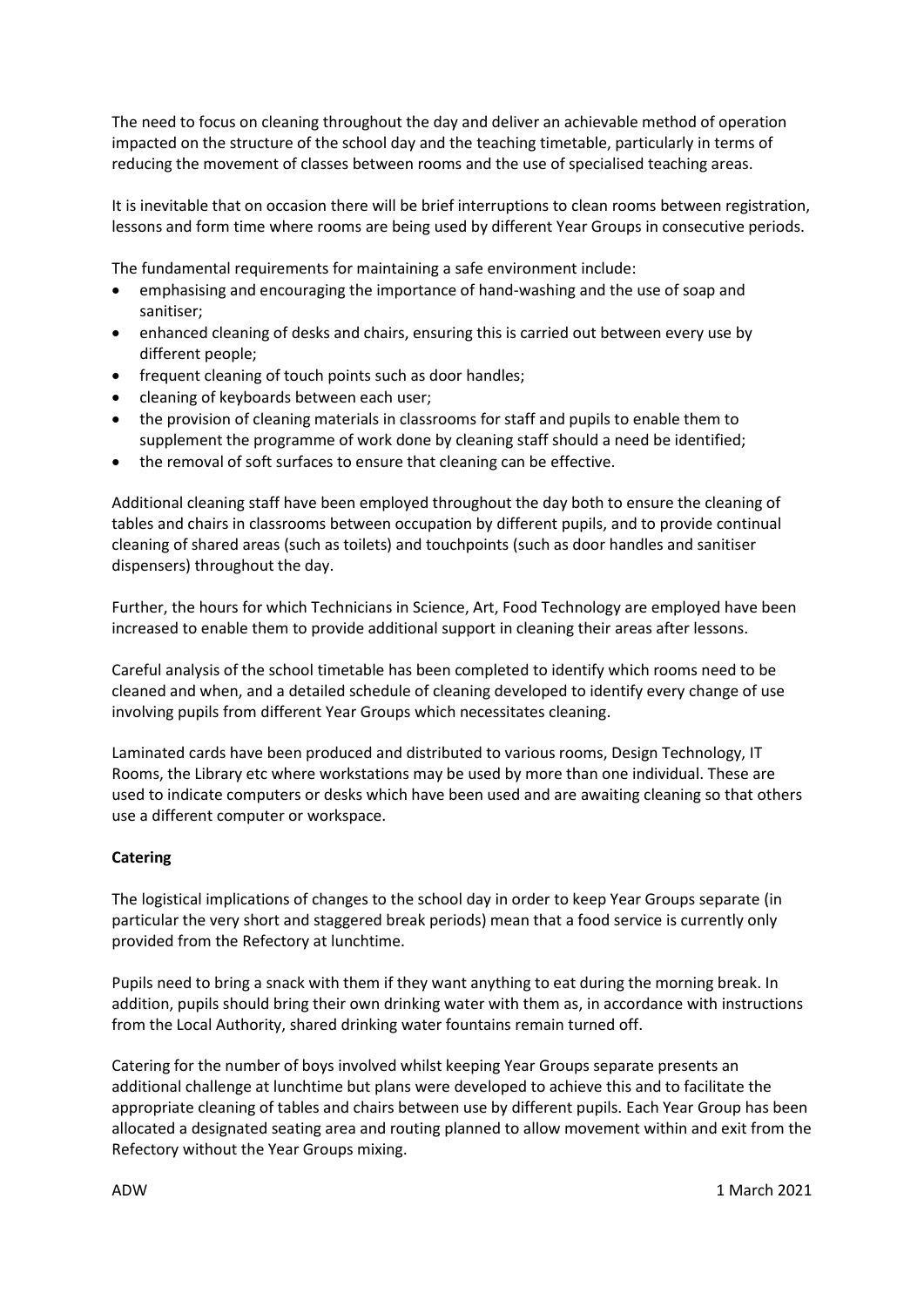Every pupil has a designated numbered seat in the Refectory so that, as with class seating plans, close contacts can be identified if necessary.

## **Sports changing areas and equipment**

The changing rooms in the PE Block are small and unventilated and are not suitable for that purpose if any sort of distancing between pupils or flow of air is to be maintained. In order to ensure any reasonable spacing of pupils, they currently need to change in the Sports Hall and then move clothes and bags to the changing rooms.

The windows above the Sports Hall have been covered with a translucent film to provide privacy for pupils changing there.

Changing rooms have been protected by electrostatic fogging to increase the intervals between the need for cleaning following their use by different pupils.

Shared equipment such as badminton nets are erected and removed by staff and pupils are provided with materials to allow them to clean individual items of equipment before and after use.

### **Communal areas and facilities**

Chairs with fabric covers have been removed from use and stored elsewhere where feasible. These areas include:

- Reception outside the School Office;
- Library:
- Sixth Form Library;
- Staff Room;
- Sixth Form workrooms:
- Classrooms with soft covered chairs which are used by more than one member of staff.

In any areas where such chairs remain they have been segregated and stacked to avoid use.

A limited number of chairs which have soft coverings are still in use in individual offices where these are only used by a specific person. Any other soft furnishings such as cushions and curtains have been removed.

Toilet facilities have been "zoned" to avoid Year Groups mixing in those areas. Restrictions have been introduced on the number of pupils using toilet facilities – where feasible the principle of "onein / one-out" is being adopted and is posted on the doors, but this may need to be relaxed at key times such as morning break given the limited time available for the number of pupils who may want to use them.

Windows which had previously been secured in toilet facilities have been unlocked so that they can be opened to facilitate a flow of air. Extractor fans in toilets have also be tested and replaced where necessary for the same reason.

At lunchtimes pupils are directed outside (when they are not actually eating in the Refectory) to designated separate recreational areas:

- Year 7 : Top Field (East) second session
- Year 8 : Top Field (West) second session
- Year 9 : Tennis Courts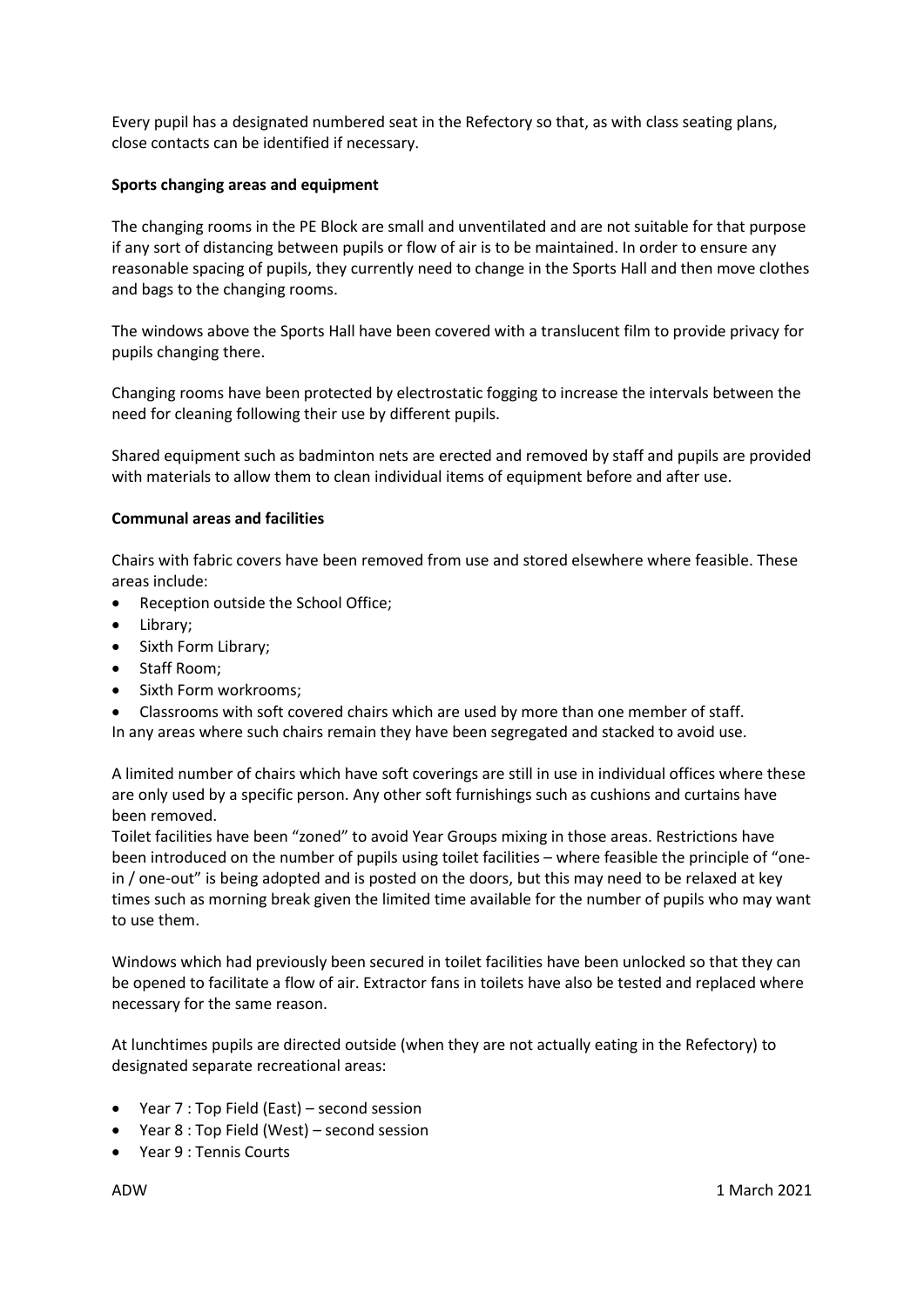- Year 10 : Top Field (East) first session
- Year 11 : Top Field (West) first session
- Year 12 : Front of School (West)
- Year 13 : Front of School (East)

Wet weather provision has also been made when required to keep Year Groups apart.

Staff duty rotas have been amended appropriately to ensure the continued supervision and safeguarding of pupils under these different arrangements.

### **Library**

Unfortunately, the Library currently remains closed for the purpose of browsing and casual reading for the immediate future. This is both to avoid the risk of pupils from different Year Groups mixing and to prevent books being touched by different people thereby creating a possible risk for the transmission of coronavirus.

The Library Manager has introduced a mobile facility to allow pupils to access individual titles and arrange to borrow them and return them in a way which means the books can then be identified and cleaned or quarantined.

### **Equipment, water and air conditioning**

The majority of the School's equipment and infrastructure which requires annual servicing and maintenance has continued to be addressed as usual.

In areas where water has been turned off or limited amounts have been used during the Spring Term, systems have been flushed with water run through all pipes and taps for several minutes; this is normal practice towards after periods of inactivity to ensure that systems are flushed. In accordance with instructions from the Local Authority, water fountains have been turned off and pupils advised to bring water with them to school.

The regular programme of legionella testing of the water supplies around the site has continued.

As indicated earlier, staff have been be instructed to open windows and doors wherever practical during lessons to enhance the flow and circulation of air and maximise ventilation in the buildings.

The pupils' use of computers has been managed to ensure the opportunity for them to be cleaned between users. In all shared areas keyboard covers have been added which can be wiped down easily (with appropriate cleaning materials provided). In other areas, laminated cards have been provided to indicate any machines or equipment which has been used and needs cleaning.

### **Visitors to the site**

As a general principle, potential visitors to the site will continue to be dissuaded from physical attendance and encouraged to use alternative forms of contact or communication, telephone or virtual meetings etc. The vast majority of meetings with third parties have been conducted virtually for many months and this will continue.